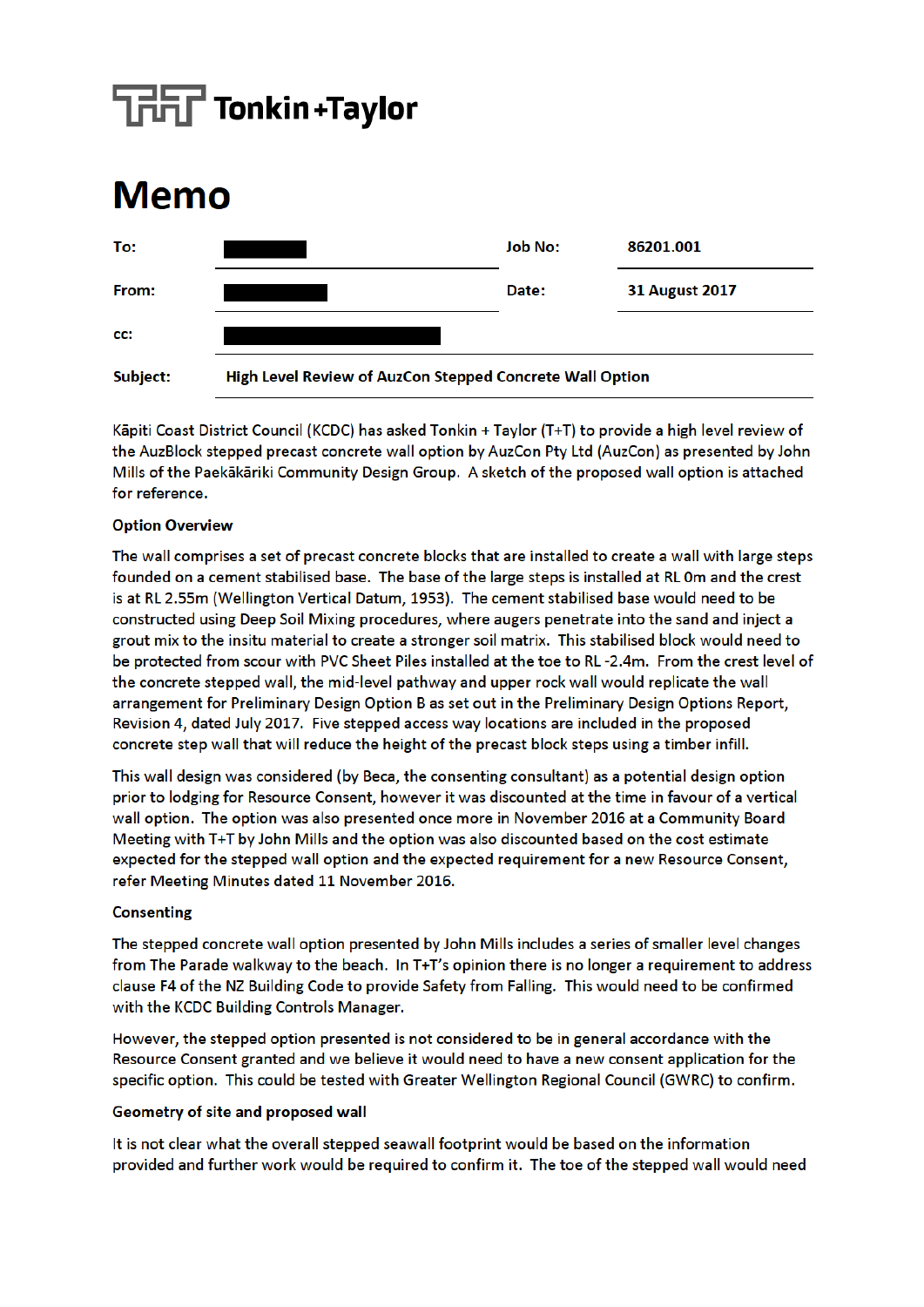to project further seaward than the existing seawall and consented seawall design unless the upper rock armour slope is replaced with a vertical wall.

Should a full height stepped wall be considered (i.e. remove the upper rock armour and have the precast stepped wall continue from the beach to The Parade walkway), this may reduce the overall seawall footprint and allow the toe of the wall to sit nearer to the alignment of the existing wall. However this would have to be investigated further to confirm. Please note that it is expected that the wave run up and wall overtopping volumes will increase for a full height stepped option when compared to both a full height rock wall (Option D) and a vertical wall option (Option B) as presented in the Preliminary Design Options Report. The run-up and overtopping would need to be reviewed against the EurOtop guidelines in respect of damage and for safety.

Consideration of areas for proposed vegetation would need to be looked at in detail if the option of a full height concrete seawall is considered, as this is unlikely to meet the requirement of other aspects of the community's design brief.

### **Construction**

### Temporary Works

All of the options presented in the Preliminary Design Options Report allow for the existing wall to remain in place whilst the new wall is constructed. For the concrete stepped wall it is expected that temporary works, such as installation of a sheet pile wall, will be required to mitigate the risk of damage to The Parade and provide environmental compliance during construction.

Deep Soil Mixing is the process of injecting grout into the insitu ground to strengthen the material so it is suitable as a founding base. This process can be a messy procedure with grout and water ponding at the ground surface and requiring bunds to contain the grout. It is anticipated that undertaking this procedure in an open coast environment will require temporary works to both restrict any grout from entering the sea and to protect the Deep Soil Mixing area from damage by the sea at high tide. This is also a high environmental risk. We understand that there is no allowance for temporary works in the cost estimates provided. The costs and form of temporary works required should be confirmed by a Contractor/Quantity Surveyor before proceeding with this option.

In order to install the toe of the steps to RL 0m, a large trench will need to be excavated from beach level to reach founding level. The average beach level is RL 1.8m, with the typical range varying from RL 2.3m to RL 1.3m, resulting in a trench that may be typically around 2m and up to 2.8m deep at some times. The temporary works and/or staged nature of construction are likely to be achievable, but consideration of the programme and cost of this work should be confirmed before proceeding.

### Use of PVC Sheet Piles

The proposed stepped design uses PVC Sheet Piles in the proposed design. We note that similar procurement and design risks identified for the Preliminary Design Option B3 are still relevant to this design option. It is possible that the depth of the PVC Sheet Piles will need to be increased in order to offer adequate scour protection and global stability of the wall, however this is not based on any calculations and would need to be confirmed during the initial design phase should this option be developed further. The specification of the sheet pile is not included in the cost estimates and its capacity based on the site specific loading would also need to be confirmed in the initial design of the option if requested.

### Specialist Construction Techniques

It is anticipated that the Deep Soil Mixing will need to be carried out by a specialist subcontractor with experience in this method of ground stabilisation, i.e. a standard piling contractor may not be able to complete the work.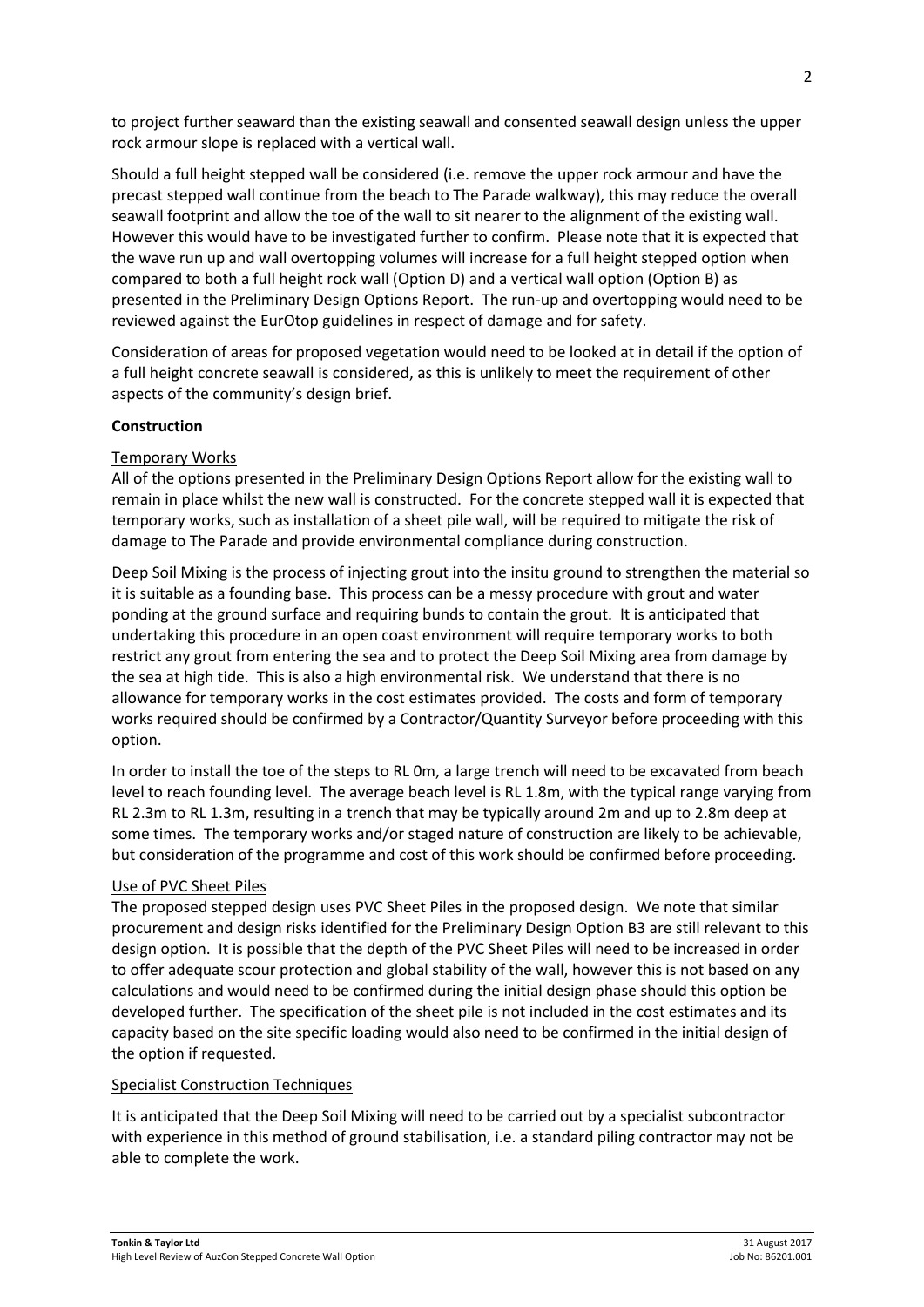As discussed in the Preliminary Design Options Report, the installation of PVC Sheet Piles are not common in New Zealand. Installing PVC sheet piles will require a specialist contractor with experience in installing the vinyl sheets to drive them in to place. The use of specialist construction methods may limit the procurement options for New Zealand based contractors (and suppliers) for the work when tendering. This would need to be investigated further to confirm the options for such experienced contractors.

### **Performance of stepped wall**

#### Accessibility

The stepped concrete wall option maximises pedestrian access to the beach, allowing able bodied persons to walk/jump up and down the large steps (step height approximately 300mm) to access the beach from The Parade walkway. Smaller stepped access ways are provided at five locations along the wall with timber infills to the large precast concrete steps. We note that the proposed design option does not provide any access for less able bodied users or wheel chair users. The addition of a ramp access will need to be considered to provide access for a wider range of users. The cost estimates provided for the access ways from AuzCon have been replaced with those costed in the Preliminary Design Options Report as these have been developed specifically for the site and are in accordance with the Resource Consent.

After a large design storm event, the lowest design beach level is RL -1.0m which is 1m below the toe of the stepped wall. The PVC Sheet Pile located at the toe of the steps will then be exposed and will be retaining up to 1m of the stabilised foundation base, creating a vertical 1m drop. A drop of 1m or higher is to be managed under F4 of the Building Code and access may need to be limited until the beach recovers to a more typical level. It is unclear how access to the beach will be restricted during this period of beach replenishment with the stepped design option. For the options presented in the Preliminary Design Report, the localised access ways are able to be fenced off individually should access to the beach need to be restricted temporarily.

#### **Overtopping**

As discussed briefly above, it is expected that a stepped wall will increase wave run up and overtopping of waves onto The Parade when compared to a rock wall or vertical wall. This is due to the fact that the wave energy will not be dissipated, such as for the rock, or will not be restricted by an obstacle such as the lower vertical wall for the stepped option. Overtopping volumes have not been calculated for this option and this is only an expected consequence.

#### **High Level Base Cost Estimates**

The following high level base estimates for a stepped concrete wall has been provided for both a lower stepped wall option (Option E1) and a full height stepped wall (Option E2). This is based on the information received by John Mills only and no further discussion with AuzCon has taken place to confirm estimates. It is assumed that the cost estimates provided by AuzCon are in New Zealand Dollars.

The preliminary design option rates have been used instead of the AuzCon rates for site specific elements (such as site enhancement, excavation and access ways) as they have been prepared in more detail. The AuzCon rates for the stepped wall itself have been used and we have not reviewed these for this high level review.

It is noted that the AuzCon rates for the cement stabilisation and PVC Sheet Piles (rate/m) seem low, however these have not been investigated further.

Option E1 – Lower stepped wall - \$12.8M excluding GST

Option E2 – Full height stepped wall - \$13.8M excluding GST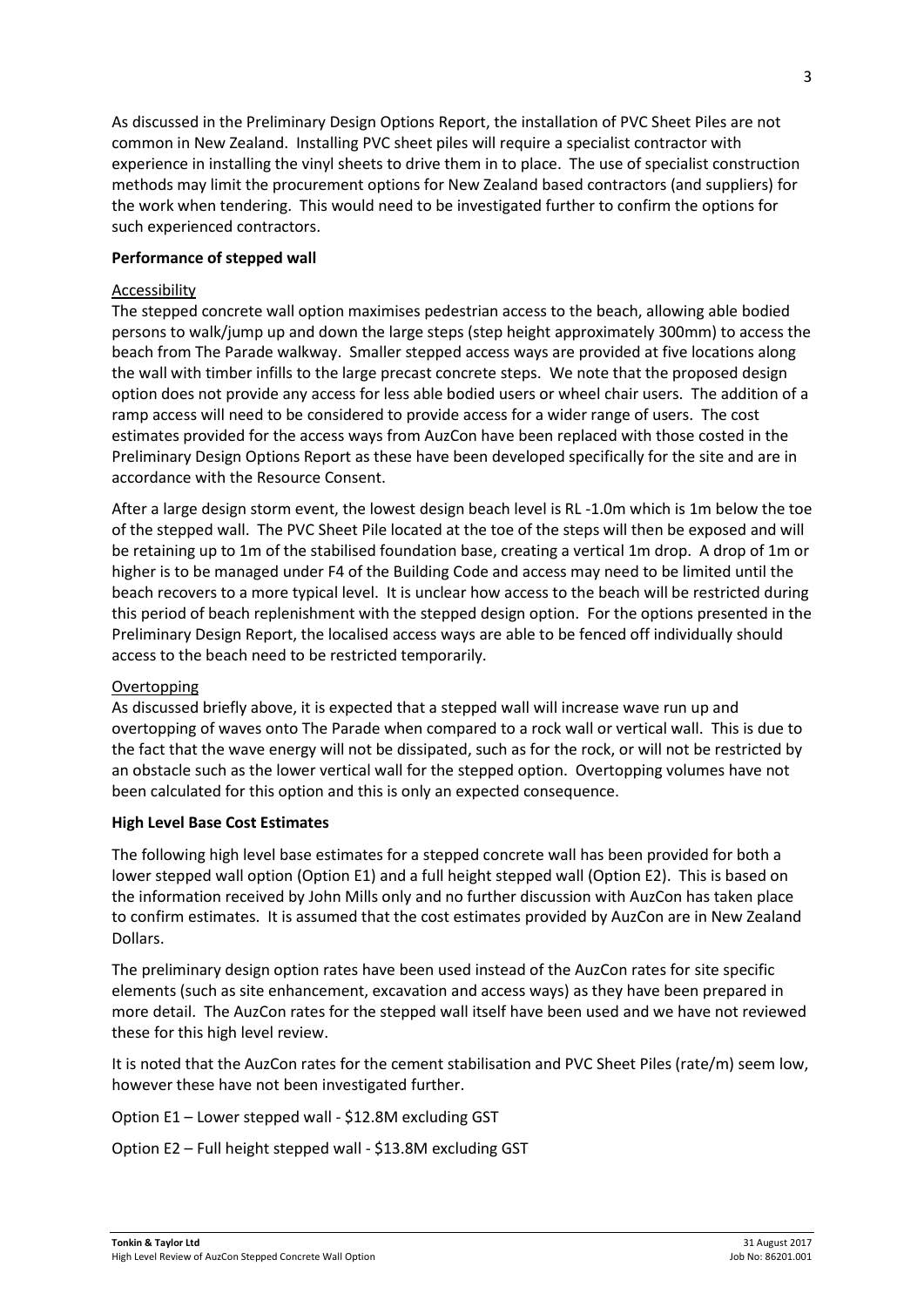These base estimates do not include:

- Allowance of the temporary works discussed above. An additional temporary works indicative cost of \$1.2M (excluding GST) may be appropriate, based on the Preliminary Design Option report, if sheet piles are to be used to create a series of 150m length work areas at the base of the wall. This assumes that the sheets are reused and moved over to stage the construction along the length of the wall.
- Removal of obstructions, as was highlighted as an issue at the recent constructability workshop between T+T and KCDC. This is because the rates for obstruction removal were included in the overall rates for the lower wall construction and have not been itemised separately. When the lower wall construction has been removed from the Preliminary Design Cost Estimates and replaced with the AuzCon rates, the cost to remove obstructions has been omitted.
- Any changes to the PVC Sheet Pile specification.
- Design or consenting costs.

Please refer to the attached estimate summary to provide more detail on the breakdown of these high level estimates.

We confirm that contingency should be included in addition to these base cost estimates which we recommend a minimum of 20-30% at this early stage.

#### **Attachments**

Paekakariki Seawall - Concrete Stepped Wall Option - High Level Construction Estimate Summary, including sketch

1-Sep-17

p:\86201\86201.0010\workingmaterial\stepped wall option - auzcon\2017 08 28 high level review of stepped wall option.docx